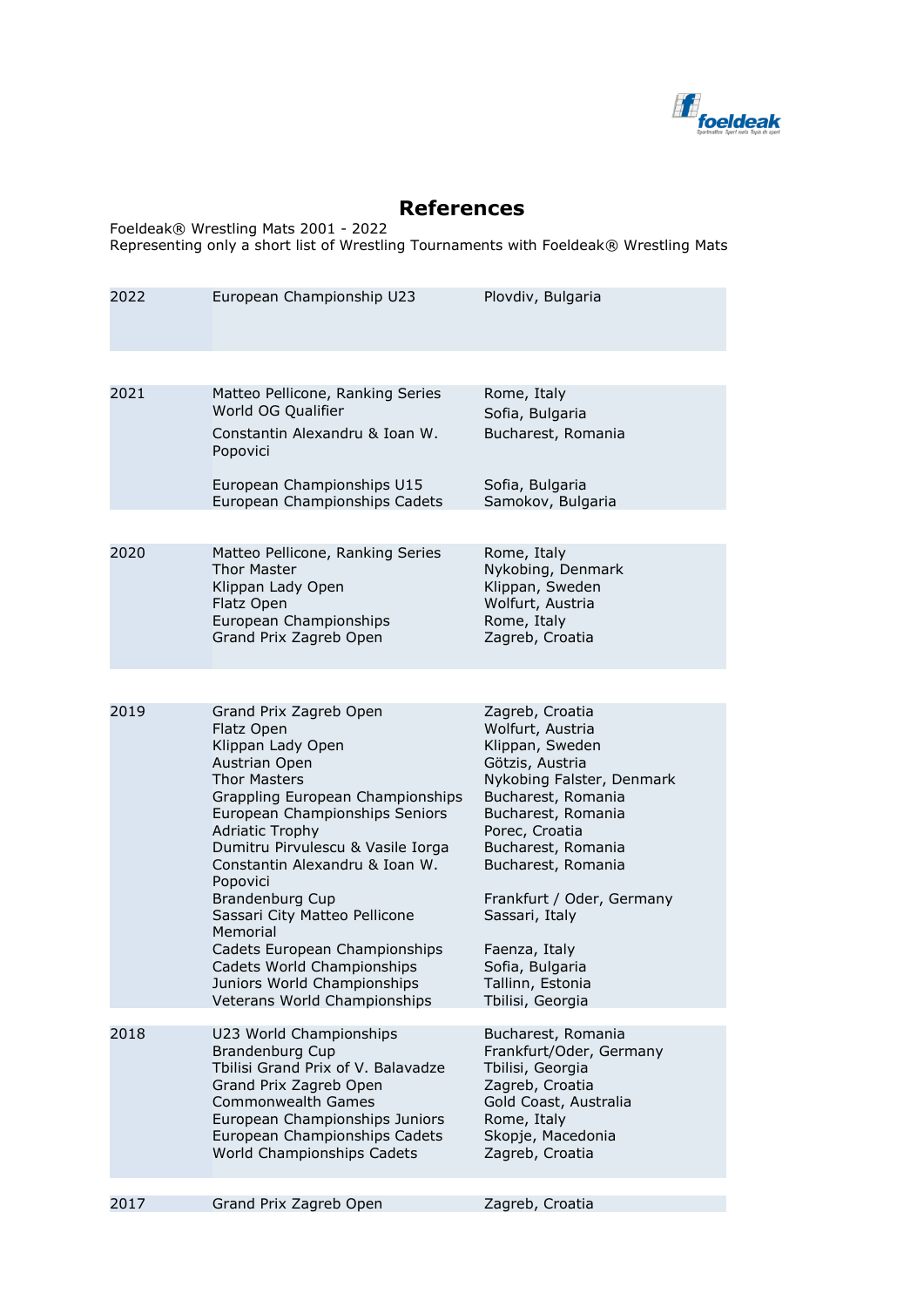

|      | European Championships Seniors<br>4 <sup>th</sup> Islamic Solidarity Games<br>Grand Prix of Germany<br>European Championships Juniors<br>World Championships Juniors<br>Trial Event Common Wealth Games<br>Croatia Open<br>World Championships Cadets<br><b>Bolivarian Games</b>          | Novi Sad, Serbia<br>Baku, Azerbaijan<br>Dormagen, Germany<br>Dortmund, Germany<br>Tampere, Finland<br>Queensland, Australia<br>Zagreb, Croatia<br>Athens, Greece<br>Santa Marta, Colombia |
|------|-------------------------------------------------------------------------------------------------------------------------------------------------------------------------------------------------------------------------------------------------------------------------------------------|-------------------------------------------------------------------------------------------------------------------------------------------------------------------------------------------|
|      |                                                                                                                                                                                                                                                                                           |                                                                                                                                                                                           |
| 2016 | African/Ocenia Olymic Games<br>Qualifying Tournament<br>World Championship Cadet<br>European Championship Senior<br>U23 European Championship<br>European Championship Sambo<br>Youth/Juniors<br>XXth Outstanding Ukrainian Wrestlers<br>and Cochaes Memorial                             | Alger, Algeria<br>Tiblisi, Georgia<br>Riga, Latvia<br>Ruse, Bulgaria<br>Toulouse, France<br>Kiev, Ukraine                                                                                 |
|      |                                                                                                                                                                                                                                                                                           |                                                                                                                                                                                           |
| 2015 | European Games<br>1.<br>Sambo World Championship<br>Sambo Master World Championship<br>Asian Championship, Senior<br>Sambo European Championship<br>Sambo European Championship<br>Youth&Juniors<br>Azerbaijan Wrestling Federation Cup -<br>Junior/Cadet                                 | Baku, Azerbaijan<br>Casablanca, Morocco<br>Ashdod, Israel<br>Doha, Qatar<br>Zagreb, Croatia<br>Novi Sad, Serbia<br>Baku, Azerbaijan                                                       |
|      |                                                                                                                                                                                                                                                                                           |                                                                                                                                                                                           |
| 2014 | World Championship Junior<br>World Championship Cadet<br>European Championship Junior<br>European Championship Cadet<br>European Sambo Championship<br>European Sambo Championship<br>Juniors & Youth<br>Golden Grand Prix of Hungary<br>Grand Prix of Germany<br>Golden Grand Prix Final | Zagreb, Croatia<br>Snina, Slovakia<br>Katowice, Poland<br>Samokov, Bulgaria<br>Bucharest, Romania<br>Caceres, Spain<br>Budapest, Hungary<br>Dortmund, Germany<br>Baku, Azerbaijan         |
| 2013 | World Championship Senior<br>World Championship Junior<br>World Championship Sambo<br>European Championship Cadets<br>European Sambo Championship<br><b>Juniors</b><br>European Championship Sambo<br>Golden Grand Prix Final<br>Grand Prix of Germany                                    | <b>Budapest Hungary</b><br>Sofia, Bulgaria<br>St. Petersburg, Russia<br>Bar, Montenegro<br>Limassol, Zypres<br>Crema, Itlay<br>Baku, Azerbaijan<br>Dortmund, Germany                      |
| 2012 | Suplier of the Olympics 2012<br>Olympic Qualifying Tournament<br>Olympic Qualifying Tournament<br>European Championship Juniors<br>European Championship Cadets<br>FILA EC Grappling<br>Grand Prix of Germany                                                                             | London, England<br>Sofia, Bulgaria<br>Helsinki, Finland<br>Zagreb, Croatia<br>Katowice, Poland<br>Brussel, Belgium<br>Dortmund, Germany                                                   |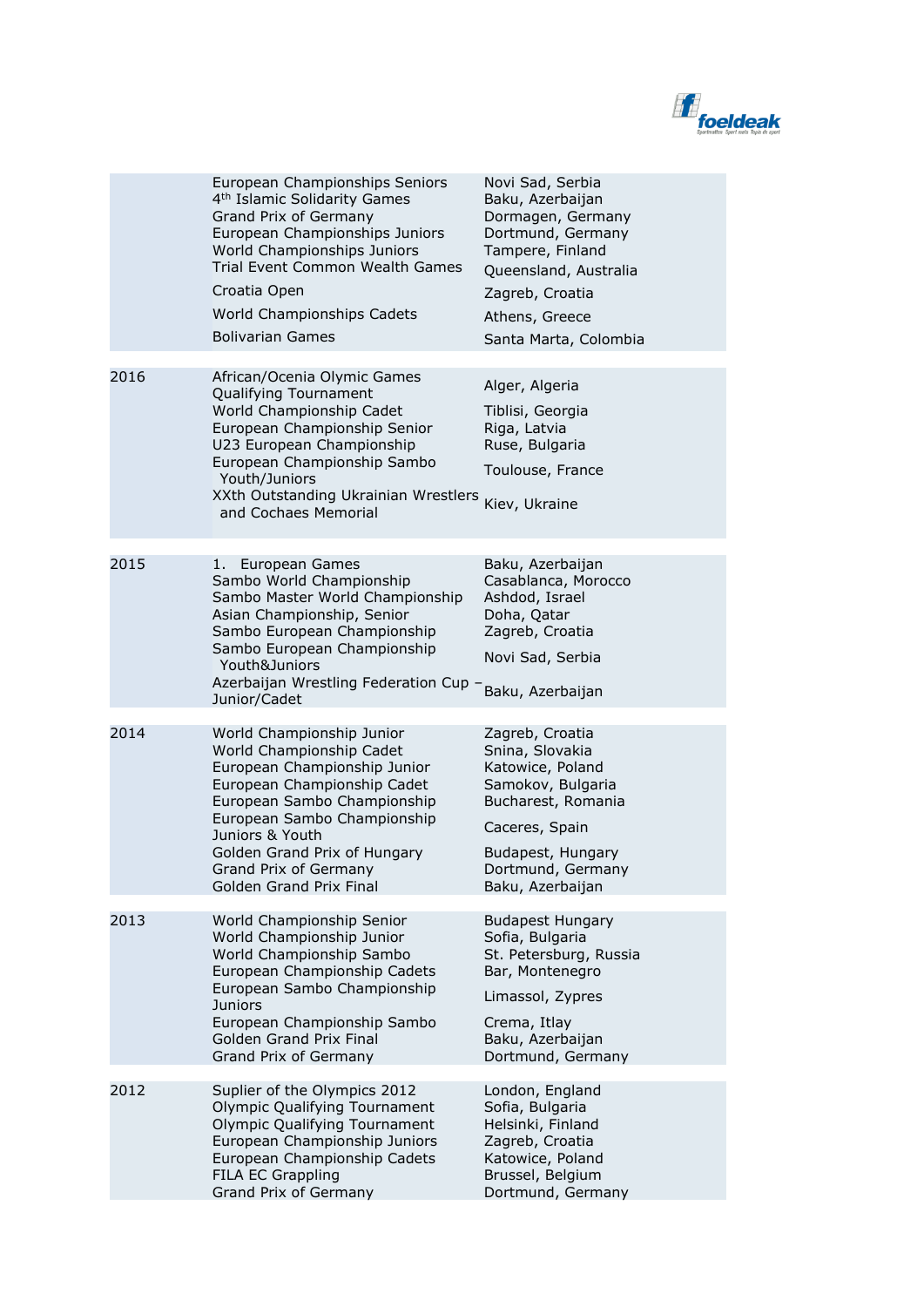

| 2011 | European Championship<br>World Championship Juniors<br>GP of Spain<br>GP of Germany<br>FILA World Championship Grappling                                                                                                              | Dortmund Germany<br>Bukarest, Romainia<br>Madrid, Spain<br>Dortmund Germany<br>Tamasi, Hungary                                                                                  |
|------|---------------------------------------------------------------------------------------------------------------------------------------------------------------------------------------------------------------------------------------|---------------------------------------------------------------------------------------------------------------------------------------------------------------------------------|
| 2010 | European Championship<br>European Championship Cadets<br>GP of Germany                                                                                                                                                                | Baku, Azerbaidschan<br>Sarajevo, Bosnia and<br>Herzegovina<br>Dortmund Germany                                                                                                  |
| 2009 | World Championship<br>GP of Germany                                                                                                                                                                                                   | Herning, Denmark<br>Dortmund Germany                                                                                                                                            |
| 2008 | Azerbaijan Federation Cup<br>Olympic Qualifying Tournament<br><b>Brandenburg Cup</b><br>Golden Grand Prix Final<br>Grand Prix of Spain<br>Military World Championships<br>Female World Championships<br>Grappling World Championships | Baku, Azerbaidschan<br>Novi Sad, Serbien<br>Frankfurt, Germany<br>Baku, Azerbaidschan<br>Madrid, Spanien<br>Zagreb, Kriatien<br>Tokyo, Japan<br>Luzern, Switzerland             |
| 2007 | <b>Flatz Tournament</b><br>Asian Championship<br>Grand Prix of Germany<br>Levon Julfalakyan<br>Grand Prix of Germany<br>European Championship Junior<br>Pan-American Games<br>World Championship - Senior                             | Wolfurt, Österreich<br>Bishket, Kirgisistan<br>Dormagen, Deutschland<br>Yerevan, Armenien<br>Dortmund, Deutschland<br>Belgrad, Serbien<br>Rio, Brasilien<br>Baku, Azerbaidschan |
|      |                                                                                                                                                                                                                                       |                                                                                                                                                                                 |
| 2006 | Championat Afrique<br>Austian Ladies Open<br>Asian Championship Junior                                                                                                                                                                | Conakry, GUI<br>Götzis, Österreich<br>Abou Dhabi, UAE                                                                                                                           |
| 2005 | Int. Tournament<br><b>Grand Prix</b><br>Campionship<br>Int, Tournament                                                                                                                                                                | Neapel, Italien<br>Frankfurt, Deutschland<br>Pohnpei, FSM<br>Luckenwalde, Deutschland                                                                                           |
|      |                                                                                                                                                                                                                                       |                                                                                                                                                                                 |
| 2004 | Olympische Spiele<br>Intern. FILA Tournament<br><b>Grand Prix</b><br>Intern. FILA Tournament<br>Lady Open                                                                                                                             | Athen, Griechenland<br>Novi Sad, SCG<br>Dormagen, Deutschland<br>Guatemala City, Guatemala<br>Götzis, Österreich                                                                |
| 2003 | Europameisterschaft<br>Pan Am Games<br><b>International Games</b><br><b>Grand Prix</b>                                                                                                                                                | Belgrad, Jugoslawien<br>Mexiko Stadt, Mexiko<br>Beijing, China<br>Dortmund/ Leipzig, Deutschland                                                                                |
| 2002 | <b>Grand Prix</b><br>Africa Games<br>Asia Games<br>Grand Prix<br><b>International Games</b><br>Asian Games                                                                                                                            | Caracas, Venezuela<br>Kairo, Ägypten<br>Seoul, Korea<br>Seoul, Korea<br>Prizren, Kosovo<br>Hanoi, Vietnam                                                                       |